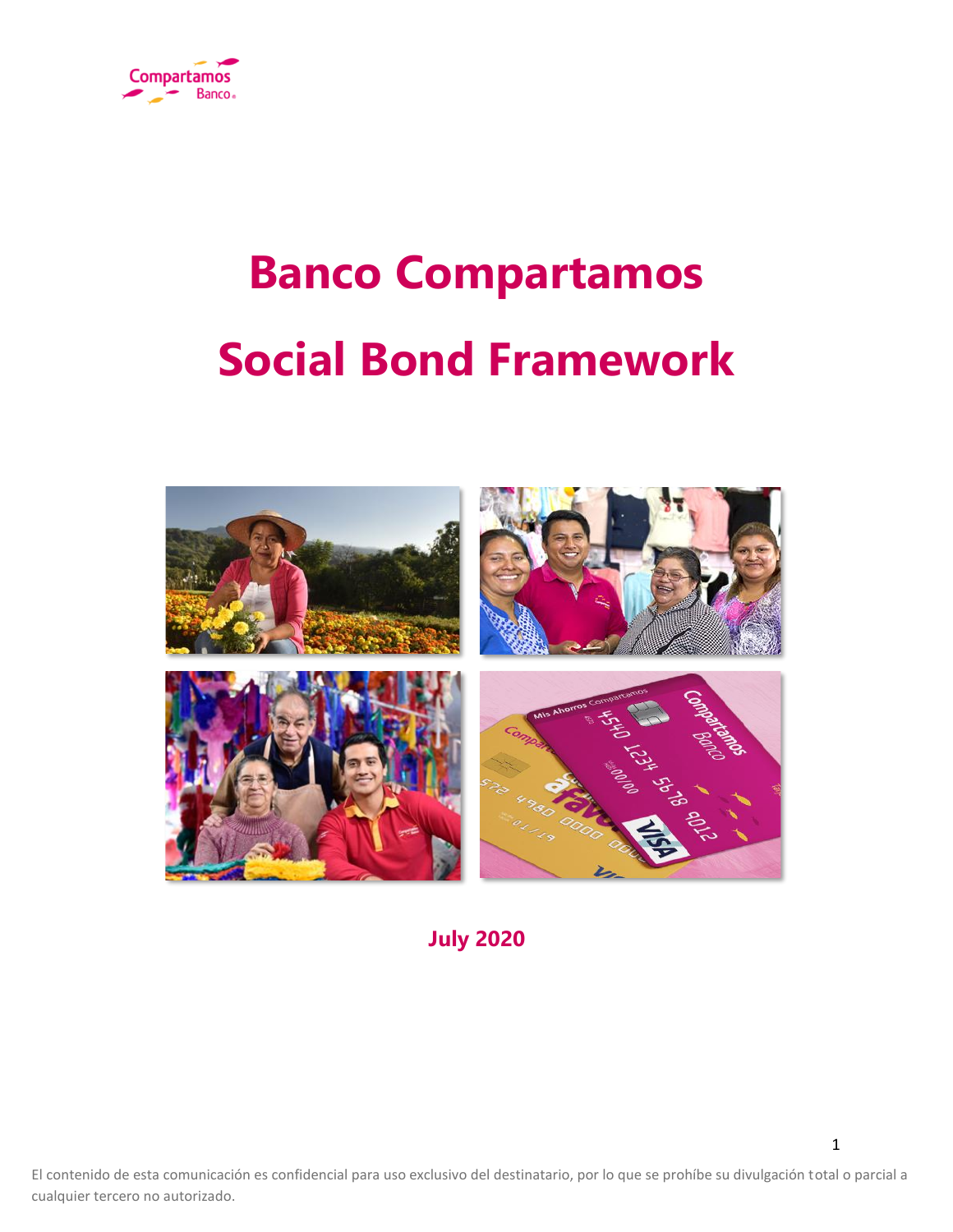

# **Contents:**

- 1. Introduction
- 2. Approach to Sustainability
- 3. Rationale for Issuance
- 4. Alignment with the Social Bond Principles
	- 4.1 Use of Proceeds
	- 4.2 Process for Evaluation and Selection
	- 4.3 Management of Proceeds
	- 4.4 Reporting
- 5. External Review
	- 5.1 Second Party Opinion
	- 5.2 Compliance Review
- 6. Appendix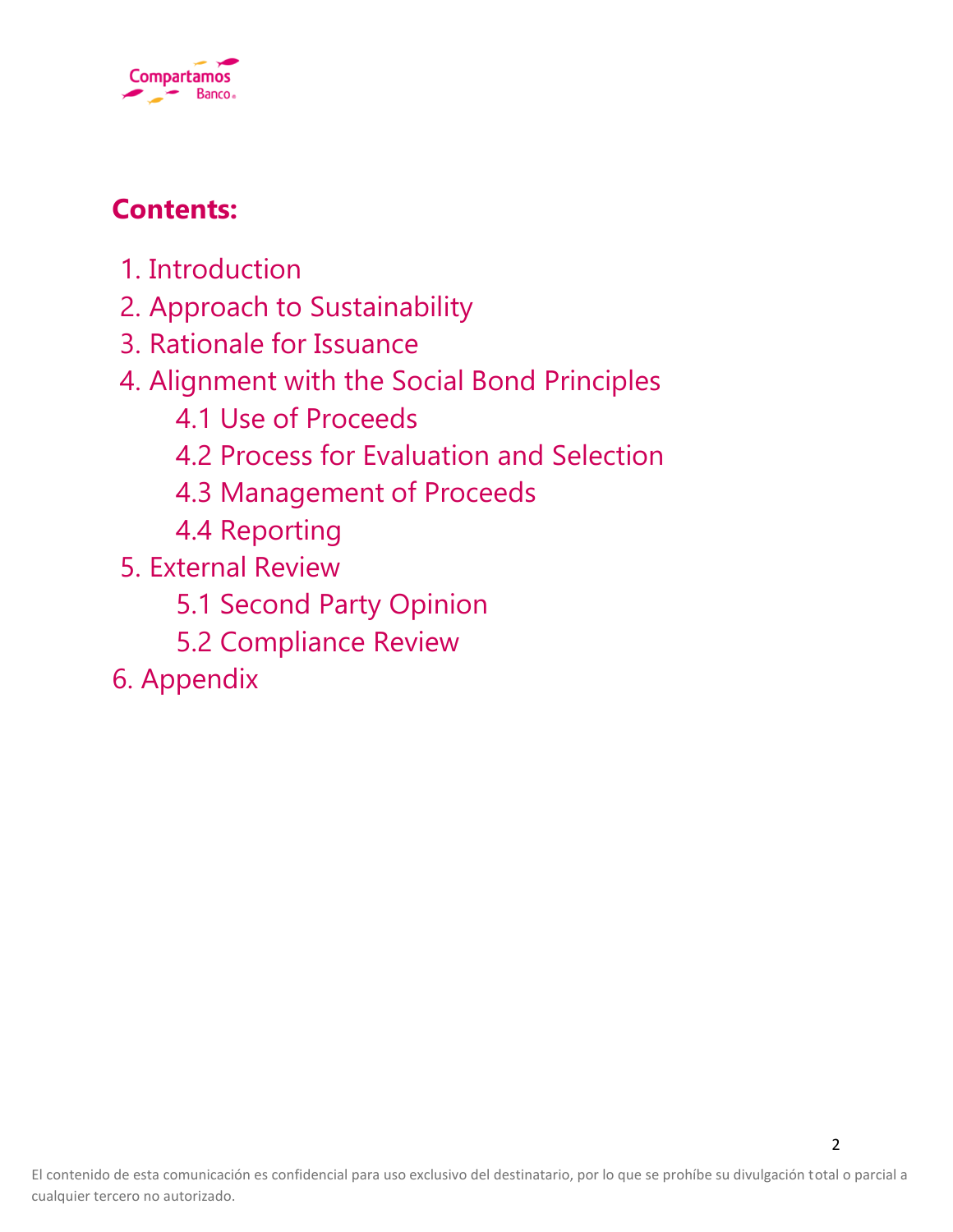

# **1.Introduction**

Banco Compartamos S.A. Institución de Banca Multiple ("Banco Compartamos or Compartamos) is a financial institution that offers credit, insurance, savings, transactional channels, financial literacy, among others, to a wide spectrum of people in Mexico of the low income segment. We have 29 years of experience and currently serve 2.6 million customers nationwide, the majority being female clients. Through our history, we have served over 13 million entrepreneurs, with our products and services, aiming to fulfill their dreams.

In 1990, Compartamos began operations as a Non-Governmental Organization (NGO) with the task of providing financial services aimed at the lower income segments of the Mexican population. At first, the services were directed exclusively to women, as the mainstay of the family or household, and credit was provided to micro entrepreneurs, mainly in the most underdeveloped regions of Mexico, the states of Oaxaca and Chiapas.

After 10 years operating as an NGO, Compartamos evolved into a formal financial institution (Sociedad Financiera de Objeto Limitado or SOFOL) in order to have access to capital markets and finance growth to provide our services to a higher number of people in the shortest time possible, which is one of the ways we measure our social impact. From the beginning, it was important to have professional standards in management and compliance; so being a regulated institution gave Compartamos the possibility of not only having access to credit lines with banks, but also to issue bonds in the Mexican capital markets.

We understood loans were the gateway to financial services but it did not stop there, as our clients needed a wider range of financial products and services, such as insurance, savings, transactional channels, financial literacy, among others. We believe this is the way individuals can take advantage of financial inclusion. As mentioned above, since its beginning, Compartamos had applied the best practices in accountability, transparency, internal control, corporate governance as any formal financial institution, so it was a natural process to apply in 2006 for a full banking license from the Mexican Ministry of Finance, and it was granted in the same year.

One year later, Compartamos Banco had its Initial Public Offering (IPO), in April 2007, taking advantage of the opportunity to be listed in the Mexican Stock Exchange. Becoming a leader in the Mexican microfinance industry, followed by dozens of institutions who realized the impact of these services in millions of entrepreneurs. Compartamos was among the first microfinance institutions worldwide to tap the capital markets.

Since the IPO, we have made the commitment to provide, in a timely and transparent manner, updated and periodic financial and business information. In line with this commitment, we publish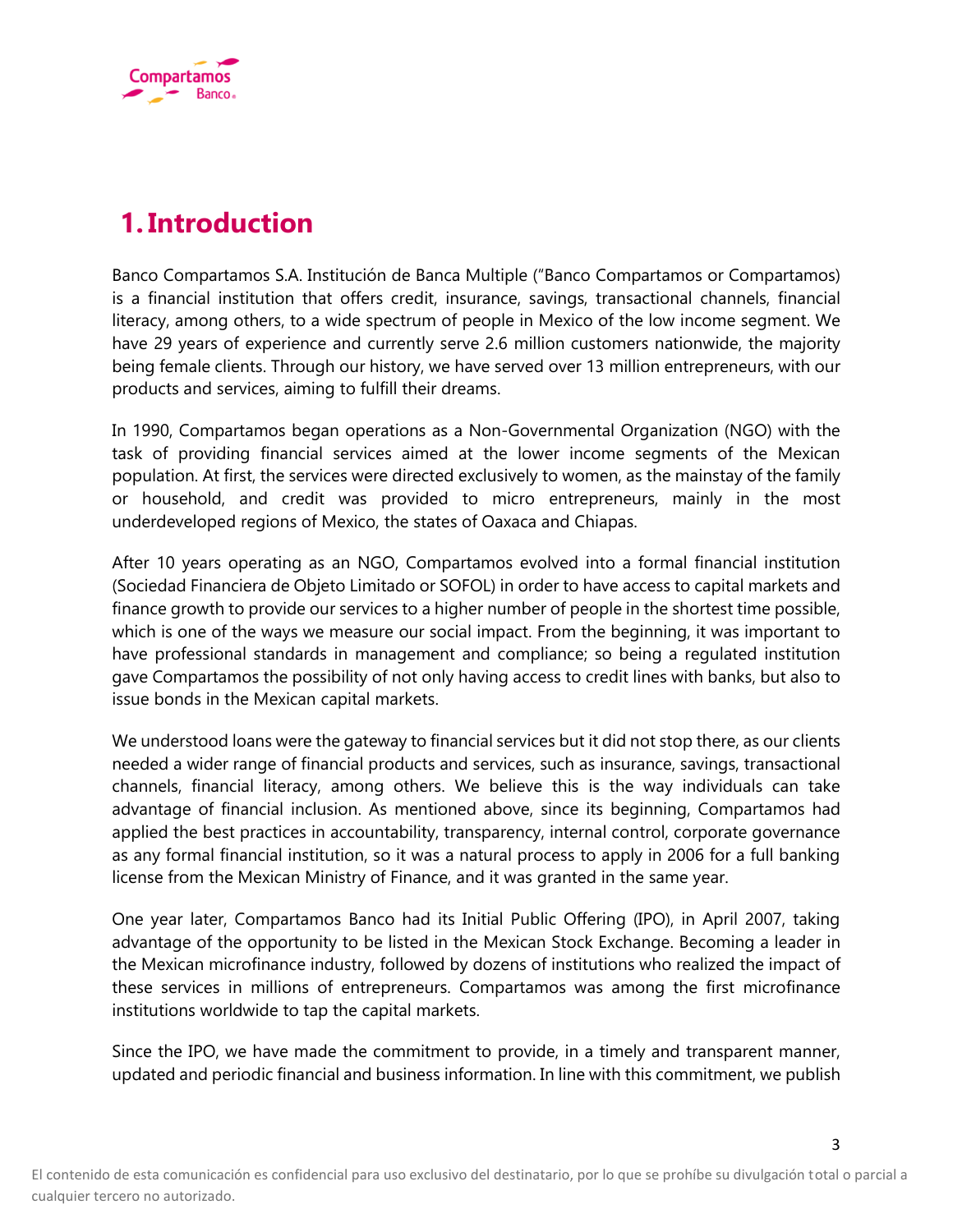

quarterly results and hold public conferences with investors and opinion leaders to discuss our firm and its performance.

The IPO also positioned Banco Compartamos as a pioneer in the financial sector by developing and working towards a robust microfinance industry in Mexico. We were fundamental to the creation and development of the microfinance industry and proved that commercial principles can be used to solve social challenges. After the Compartamos´ IPO, more players came into the microfinance market, benefiting clients through a wider range of product offerings and increased competition.

As mentioned before, loans were not the only financial need from our clients. After analyzing their family and business contexts, we realized that our clients and their families face health problems, accidents and even robberies, with little or no protection for their lives and assets. Creating a prevention culture for the underserved segment was crucial for Compartamos. In this context, since 2005 we developed and started offering the first micro insurance life policies, which allowed our clients to be prepared and deal with unexpected events, to which they are especially vulnerable.

In 2012, we formed a joint-venture with one of largest Mexican insurance brokers and launched Aterna, our insurance agent, to provide our clients a comprehensive and convenient product offering. Today, Aterna is the largest broker in Latin America and provides insurance for families in underserved segments. We have an insurance product portfolio with coverage according to the needs and characteristics of our customers. Currently, we offer insurance services that protect clients in the event of theft; and prevention insurance that covers unexpected expenses caused by a cancer diagnosis, surgery, hospitalization, or death.

Given the need to provide a complete range of financial products and services to our clients, in 2013, we evolved to Gentera, the holding company that has Banco Compartamos as its main subsidiary and a leading entrepreneurial group dedicated to promoting financial inclusion. Gentera was a result of the need to support Banco Compartamos' activities through different companies specialized in financial solutions for our clients.

Compartamos is committed with providing access to convenient financial products and services through our distribution channels' strategy, considering both physical and digital channels. The digital strategy includes App, electronic banking and mobile banking, and we continue expanding our transactional channels for the benefit and convenience of our clients. At the end of 2019, more than 100,000 users had joined the bank's customer base through these means. These distribution and access efforts not only respond to our clients' need to reduce the time and money invested per transaction, but also improve client experience with the financial system.

The physical strategy is supported by our transactional network, where clients can collect and pay their loans, with extended hours and locations close to their homes or businesses. Banco Compartamos also worked on optimizing its branches, selecting and keeping the ones that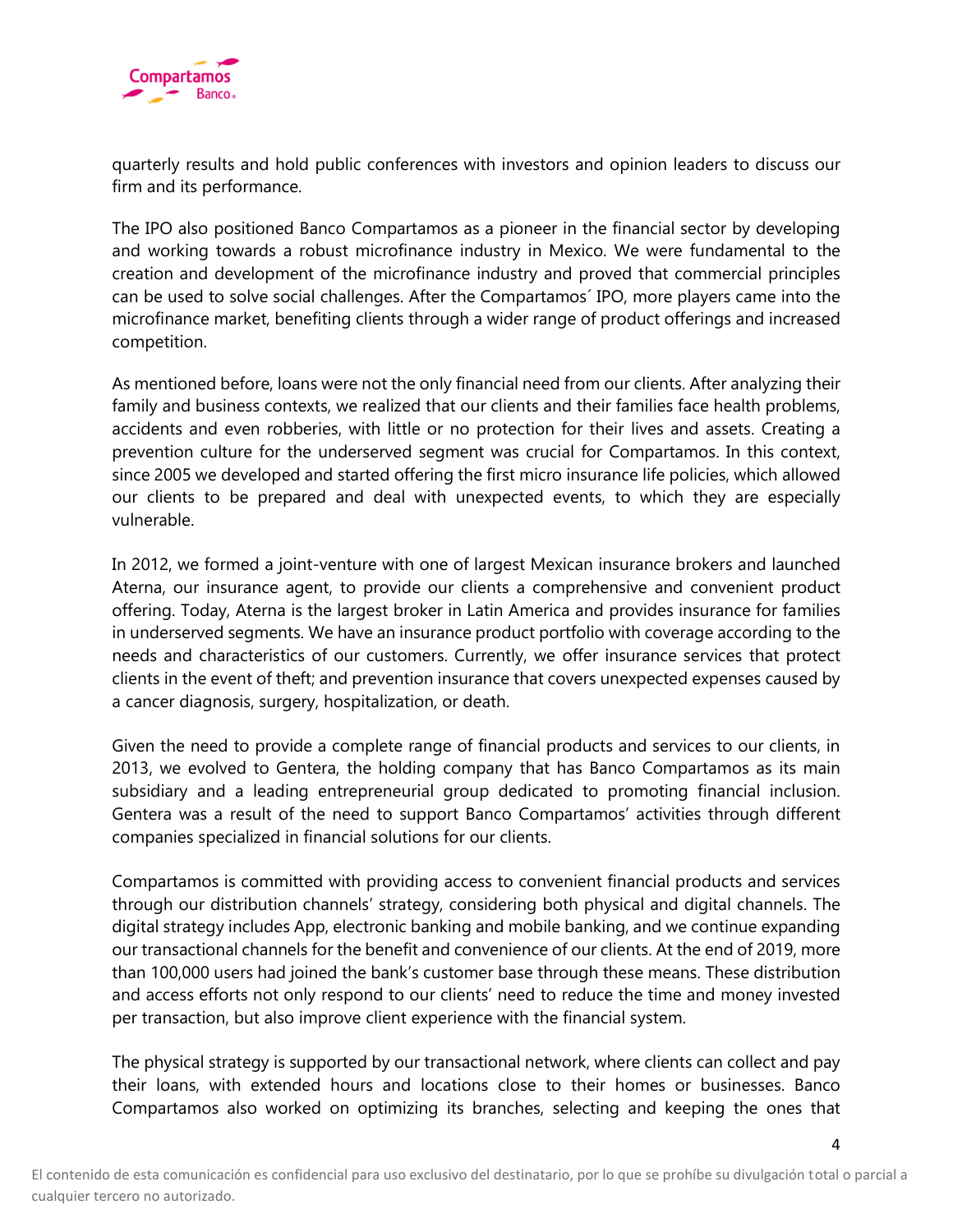

benefited clients the most. In Mexico we have the largest network, with over 40,000 points throughout the country. It is a network integrated by alliances with our own branches, banks, supermarkets and banking correspondents.

A key piece of this strategy is led by Yastás, launched back in 2011, it is the largest bank correspondents manager in Mexico, with over 4,600 affiliated businesses and provides people access to financial operations from Banco Compartamos, and other large banks such as Banorte and Banco del Bienestar; service payments, mobile top-up and remittance payment, in places where banking infrastructure is limited or non-existent. This has allowed us to take financial products and services to remote locations in need. Only during 2019, Yastás carried out a total 18.1 million operations.

In 2009, the social rating agency, MicroRate, performed an evaluation of our social results and commitment with extremely positive results. Compartamos obtained one of the highest possible results that a microfinance institution can achieve. The report highlighted Compartamos social return on investment as very high, with good social performance and excellent level of social commitment. It also pointed out the level of client penetration as excellent, with most clients representing the poorest microcredit niche.

As a client-centered company our commitment to service has led us to reduce our clients' risk and work towards improving the sustainability of our relationship with them. In 2012, we developed our Client Protection Index (IPAC, for its Spanish Acronym) aligned with the international SMART Campaign initiative to build mutually beneficial relationships.

The Client Protection Index was incorporated into our operation, introducing an internal monitoring system that allows us to measure levels of compliance with seven principles of client protection. This internal monitoring system allowed us to measure compliance with minimum standards and best practices in client protection.

The seven principles include:

- 1. Appropriate product design and distribution
- 2. Prevention of over-indebtedness
- 3. Transparency
- 4. Reasonable prices
- 5. A fair and respectful treatment of clients
- 6. Customer privacy protection
- 7. Customer complaints resolution mechanisms

Since 2018, all our employees take an annual Client Protection certification to know and apply the principles in their daily work.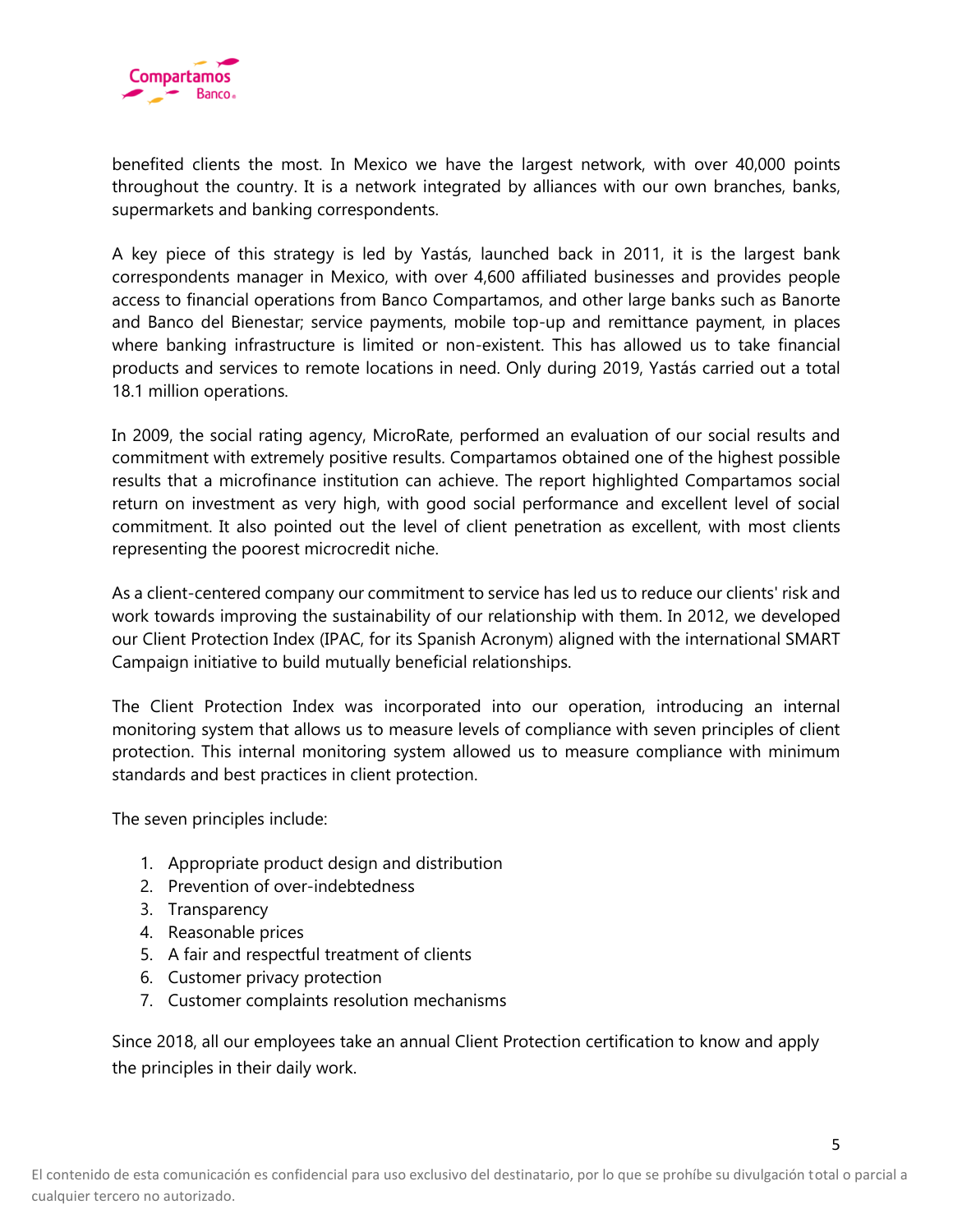

As a basic element for financial inclusion, we believe financial literacy is important to our operations. For most of our clients, we are their first contact with the financial industry and the first financial services they receive. Following this logic, we know that our job is not only to provide them loans, but also provide them with tools to make better business decisions. For this reason, financial literacy is an inherent aspect of the objective of financial inclusion that we have set for ourselves. Therefore, we carry out different initiatives with clients, employees, and the community to use financial services to their advantage. We believed that more informed and educated individuals will always be better clients.

88% of our clients in Mexico are women, and in consequence our loans are instrumental for women entrepreneurship and empowerment. They allow women to start or develop an enterprise that could be a fundamental step towards financial independence in the long run. We also bring financial services to underserved populations and provide access points for the unbanked to carry out day-to-day transactions. We have a physical presence in 89% of the municipalities in Mexico, through almost 800 offices and branches.

We know financial inclusion continues to be a challenge, so we actively strive to close this gap through products engineered to meet the needs of the people, mostly those without credit history. Our credits are key for the underserved and unbanked population to enter the financial system and access tools that allow them to improve their quality of life and build a credit history, necessary to access any meaningful financial services.

We trust people and their ability to develop, so we grant loans based on their word and reputation, as we know they are committed to meeting their payment obligations and see in us a great ally to continue growing. That is how we understand human value: to trust in people.

We know the importance of credit in the lives of our clients, as it enhances the possibility of setting and achieving financial and personal goals. As such, we offer our clients convenient and simple loan options, with terms and eligibility clearly laid out. We are characterized by the simplicity of our processes, straightforward procedures and minimal requirements in order to obtain a loan.

In terms of corporate governance, we distinguish ourselves by adopting and executing the best national and international corporate governance practices. Last year, 2020 Women on Boards and Women Corporate Directors recognized us as one of the listed companies with the highest participation of women on its Board of Directors.

Moreover, in terms of accountability and transparency, we ranked in first place on the 2019 Corporate Integrity Ranking, made by Mexicanos Contra la Corrupción y la Impunidad (Mexicans Against Corruption and Impunity) and Transparencia Mexicana (Mexican Transparency).

In recent years, we have made significant investments to further increase our product offerings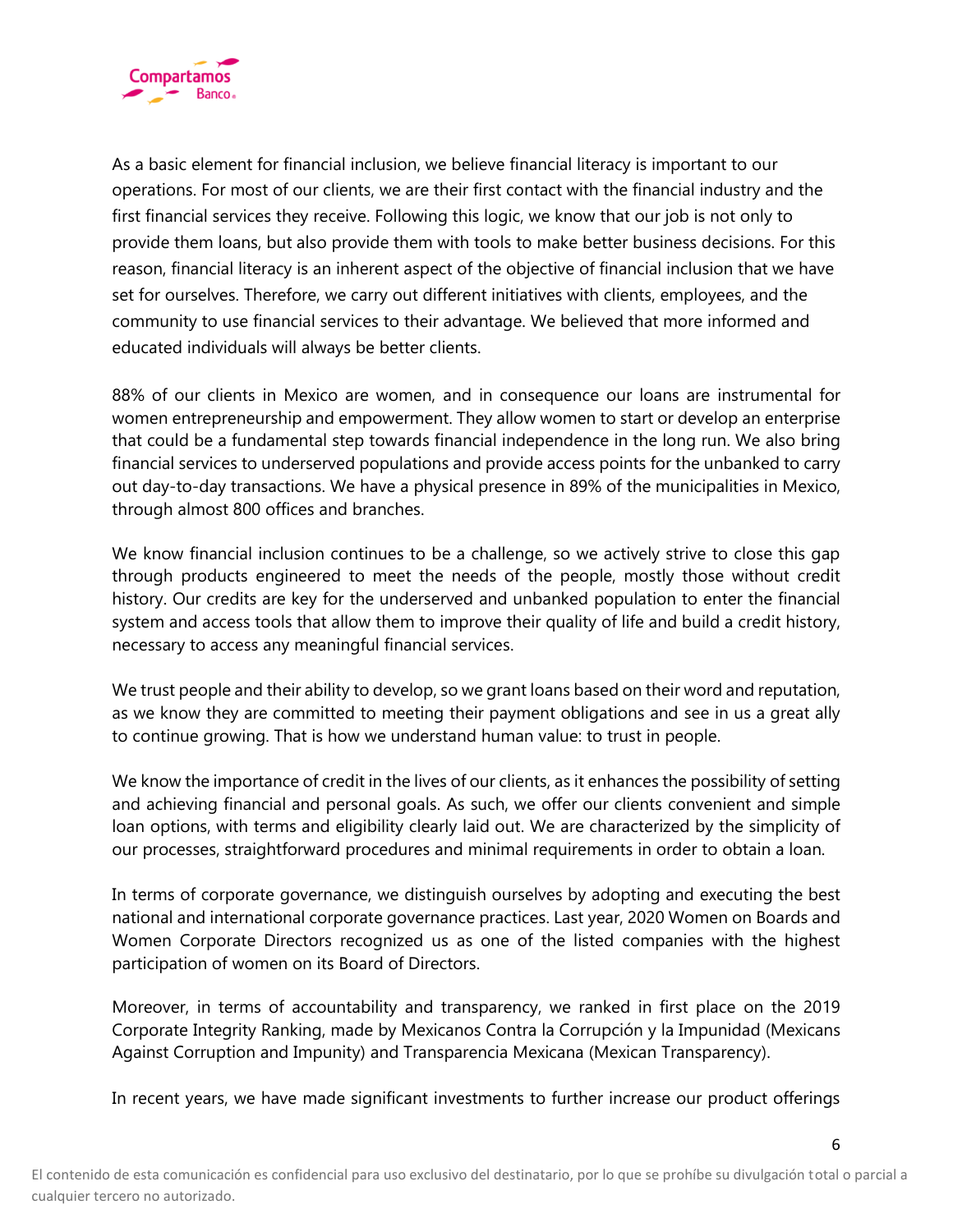

with the acquisition of Intermex (2015), a company focused on remittance services, and the investment in ConCredito (2018), a company focused on consumer lending. Additionally, in 2016, we launched Fiinlab, an innovation laboratory with the purpose of creating new business models for financial inclusion based on technology.

We have laid out the bases to pursue our strategic plan for 2019-2022, in which we aim to achieve a more competitive model, while still keeping our clients and their needs as the main driving force for all our actions, and being faithful to our commitment to financial inclusion.

Today in Mexico, Banco Compartamos is the largest microfinance entity by market share from clients and portfolio. We are the microfinance referent in the financial sector.

# **2. Approach to Sustainability**

For 29 years, we have contributed to the development of communities in Mexico, finding people with capacity, potential and desire for a better quality of life. Committed to our social pledge we decided to earmark up to 2% of our net profits annually for projects that have a material social impact.

In March 2017, Innovations for Poverty Action (IPA) published research on women's economic empowerment through financial inclusion. This study concluded that even though demand- and supply-side barriers to women's financial inclusion were vast, appropriate product design features can help overcome these barriers. These design tweaks, when taking into account specific needs and preferences of woman, can enhance their access to financial products. Therefore, we are committed to constantly improving our services and being open to feedback to improve both the access and the features needed from our clients, especially women. The MILK (Micro insurance Learning and Knowledge) also offers studies on this topic.<sup>1</sup>

We promote an active participation in activities that contribute to the community's wellbeing: education, volunteering, donations, contingencies and environment.

Since 2015, we have had an alliance with Instituto Nacional para la Educación de los Adultos (INEA, for its Spanish acronym), a government institution dedicated to providing education to adults and young individuals of 15 years of age or more, that did not formally receive basic education – in most cases lacking literacy abilities. This alliance is promoted within our clients and their families so they can have access to a better **education**. Currently, over 7,000 clients and their family members have benefited from this alliance.

<sup>1</sup> <https://www.poverty-action.org/study/microcredit-women-mexico>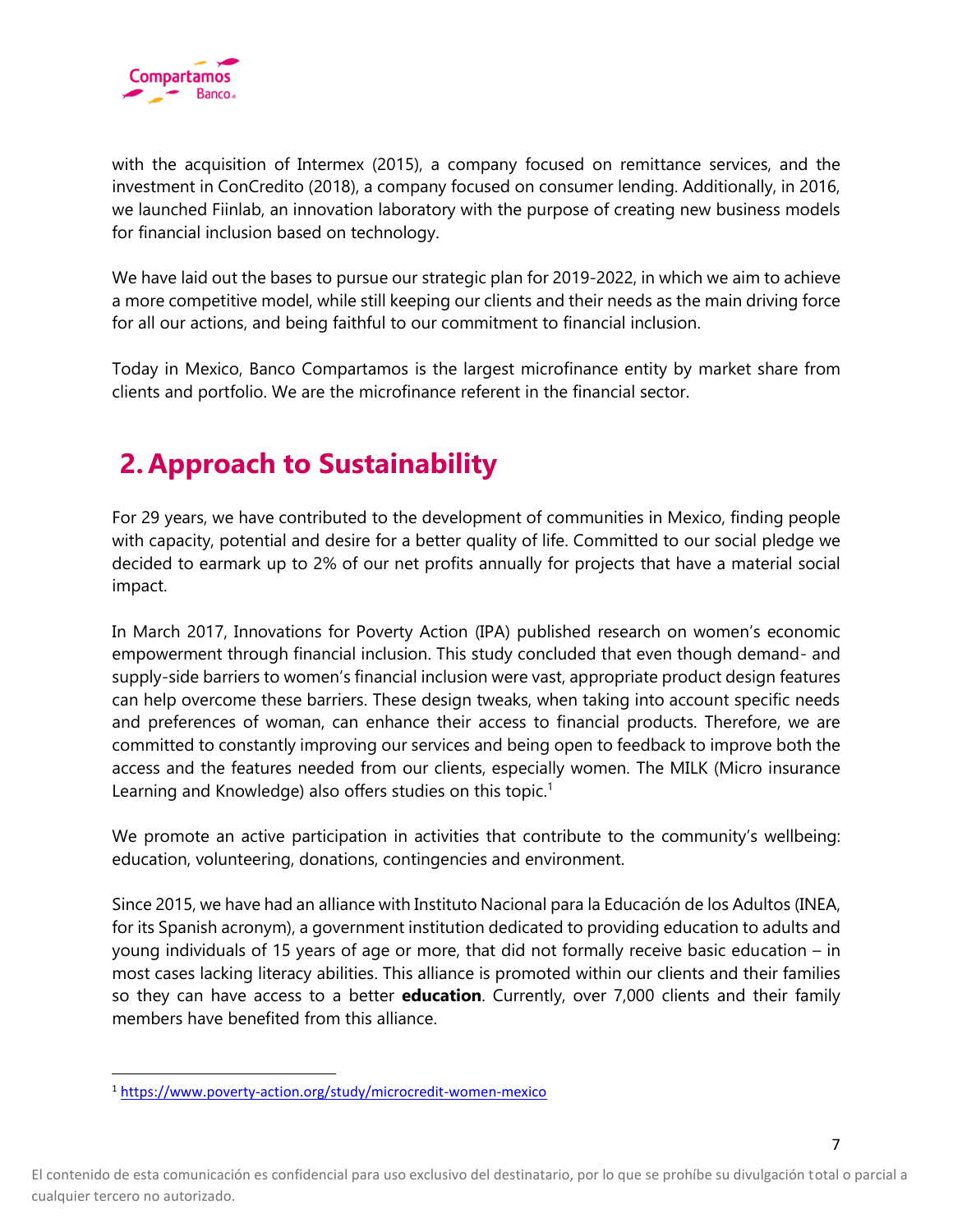

Among our employees, we actively promote **volunteering**. Our main program is Día Compartamos con la Comunidad, where clients, families and employees, team up to rehabilitate public spaces and organize health brigades in order to improve the communities. In 2019, 12,641 employees participated in volunteering activities.

As a result, from our social pledge we promote a **giving culture** and invite our employees to donate a percentage of their income to sponsor any civil society organization. In Q1' 2020, over 10,000 employees participated by donating to their organization of choice.

The communities where we operate sometimes have a common denominator: they are exposed to natural disasters. When these events occur we activate **contingency** plans to aid people and contribute to the reactivation of local economies. In 2019, we partnered with other institutions for the reconstructions of 7 schools in Oaxaca, Puebla, and Chiapas, as well as a public market, in Juchitán, Oaxaca, places affected by the earthquakes that occurred in 2017.

Due to the recent pandemic generated by COVID-19, all our employees in Mexico are protected with an insurance policy for the wellbeing.

Since our beginning as an NGO, we have been committed to providing people equal access to development opportunities. As a public company listed in the Mexican Stock Exchange we believe in the value of sustainable development and we are aware of our impact on the environment and our ecological footprint.

We work alongside our employees and the community on sustainable actions towards world environmental conservation. We monitor our greenhouse gas emissions, evaluating our consumption of electricity and fossil fuels, and make a correct separation of waste in all our facilities.

Moreover, we invite our employees and their families to take care of the **environment** by participating in activities that promote sustainability. In 2019, we planted trees on two hectares of the Sierra de Guadalupe State Park, in the State of Mexico.

Banco Compartamos has a long history of accessing capital markets for social and sustainability purposes, dating back to 2004 when Compartamos Banco became the first microfinance institution in the world to issue an award winning local investment grade bond backed by a partial credit guarantee from the International Finance Corporation (IFC)<sup>2</sup>. For the first time, the issuance connected institutional investors with primarily women borrowers in rural areas of the country.

# **3.Rationale for Issuance**

<sup>2</sup>[https://ifcextapps.ifc.org/ifcext/pressroom/ifcpressroom.nsf/1f70cd9a07d692d685256ee1001cdd37/28ecf7581df](https://ifcextapps.ifc.org/ifcext/pressroom/ifcpressroom.nsf/1f70cd9a07d692d685256ee1001cdd37/28ecf7581df95a1c85256ee4004cf096) [95a1c85256ee4004cf096](https://ifcextapps.ifc.org/ifcext/pressroom/ifcpressroom.nsf/1f70cd9a07d692d685256ee1001cdd37/28ecf7581df95a1c85256ee4004cf096)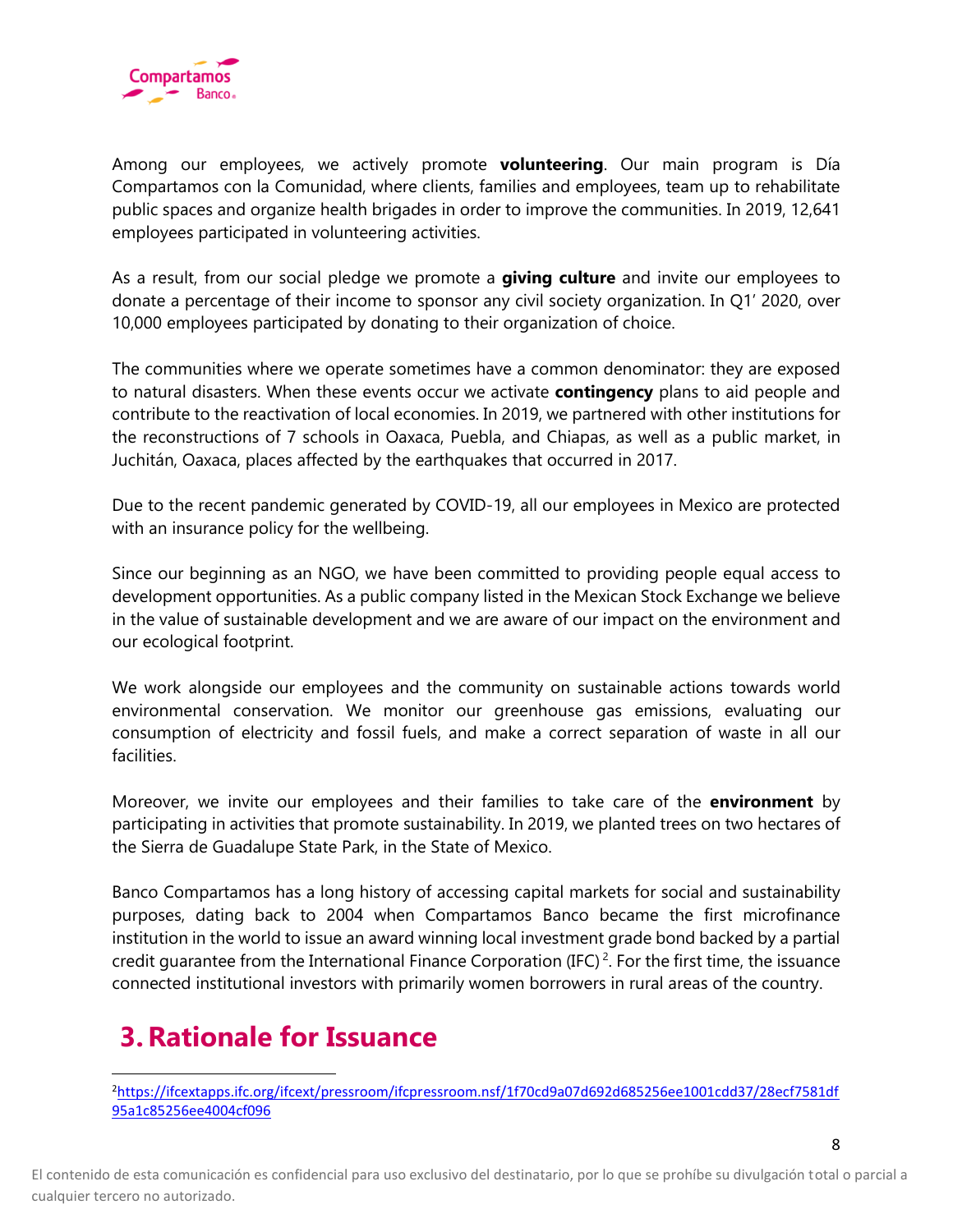

The issuance of social bonds will consolidate inclusive finance as an asset class with the potential to attract a diverse investor base aligned with the same social and economic inclusion objectives. The issuance of our Social Bonds will solidify Banco Compartamos' position as a leading innovator in inclusive finance and the international capital markets. Through the issuance of these type of instruments we hope to inspire other similar companies to do the same.

# **4. Alignment with the Social Bond Principles**

The Social Bond Principles, 2020 ("SBP")<sup>3</sup>, as administered by the International Capital Market Association ("ICMA"), are voluntary process guidelines for best practices when issuing Social Bonds. The SBP recommend transparency, disclosure and promote integrity in the Social Bond Market. The Banco Compartamos Social Bond Framework is aligned with the four core components of the SBP including use of proceeds, process for project evaluation and selection, management of proceeds, and reporting.

### 4.1 Use of Proceeds

The net proceed on any subsequent transactions will be used for investments in eligible assets, including: To finance or refinance our existing and future loan portfolio; to support the development of existing and additional products and services, such as micro insurance, transactional channels, savings, and financial education, aligned with our medium and long-term strategy to service the low-income segment of the Mexican population; among others.

Proceeds will be used immediately used as described above and aligned with the "Eligibility Criteria" outlined below. We intend to allocate an amount equal to the net proceeds as soon as possible and within one year of issuance.

We are aligned with the purposes of the United Nations Sustainable Development Goals, and intend the Social Bond to satisfy such purposes.

**"Eligibility Criteria"** are outlined below:

| SBP Eligible Examples<br><b>Category</b> | <b>Target</b><br>Population | <b>Eligibility Criteria</b> |
|------------------------------------------|-----------------------------|-----------------------------|
|                                          |                             |                             |

<sup>3</sup> <https://www.icmagroup.org/green-social-and-sustainability-bonds/social-bond-principles-sbp/>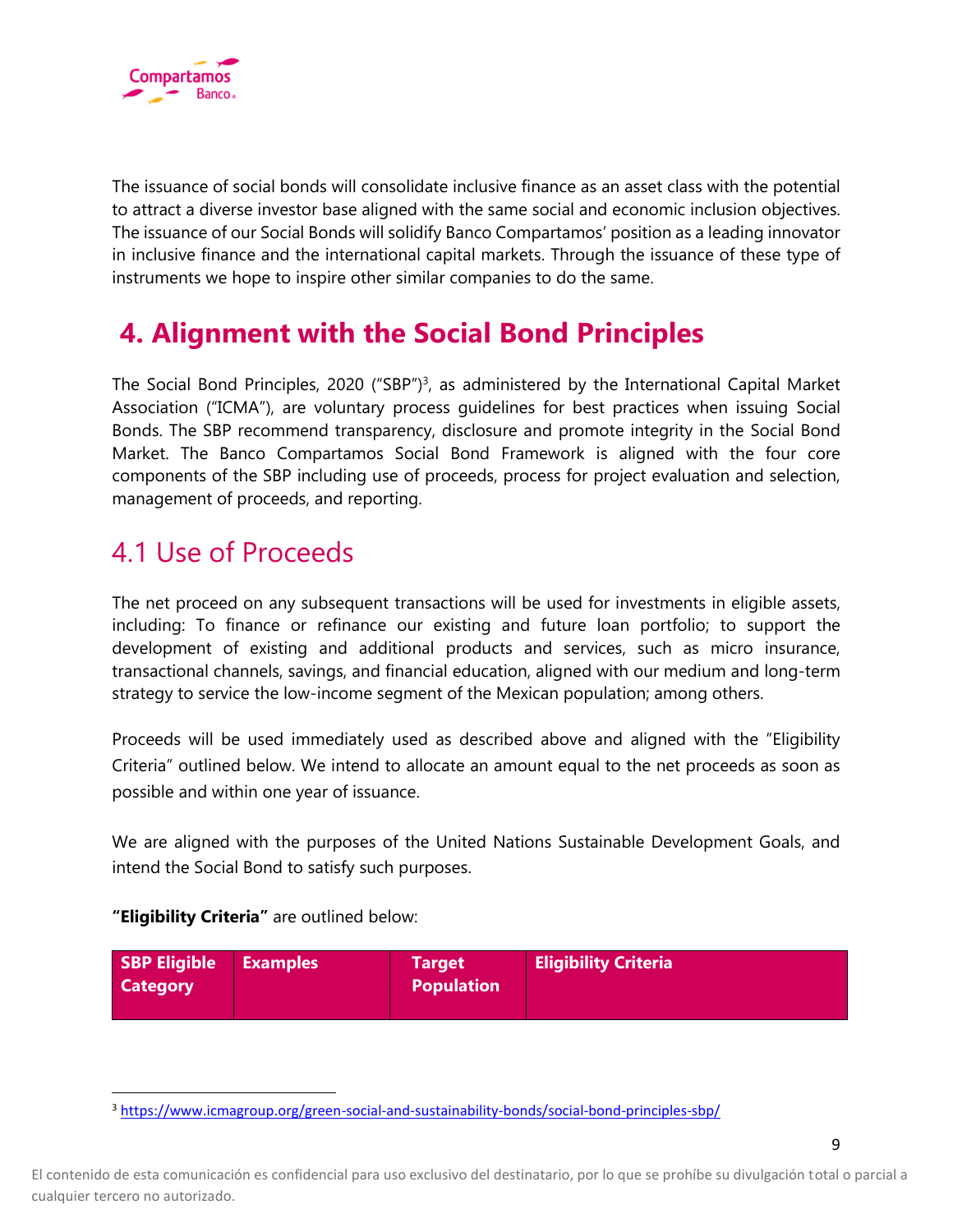

| Employment               | Crédito            | Micro-           | Micro-businesses and small companies                                                                                                                                                                                                                                                                                                                                                                                                                                                                                                                                                                                                                                                                                                                                                                                                                                                                                                                                                            |                                |
|--------------------------|--------------------|------------------|-------------------------------------------------------------------------------------------------------------------------------------------------------------------------------------------------------------------------------------------------------------------------------------------------------------------------------------------------------------------------------------------------------------------------------------------------------------------------------------------------------------------------------------------------------------------------------------------------------------------------------------------------------------------------------------------------------------------------------------------------------------------------------------------------------------------------------------------------------------------------------------------------------------------------------------------------------------------------------------------------|--------------------------------|
| generation -             | Comerciante (CCR)  | businesses and   | defined as those where:                                                                                                                                                                                                                                                                                                                                                                                                                                                                                                                                                                                                                                                                                                                                                                                                                                                                                                                                                                         |                                |
| Microfinance             | (Loans for         | small companies  |                                                                                                                                                                                                                                                                                                                                                                                                                                                                                                                                                                                                                                                                                                                                                                                                                                                                                                                                                                                                 | Number of employees are mostly |
| and                      | Micro/Small        |                  | 10 members                                                                                                                                                                                                                                                                                                                                                                                                                                                                                                                                                                                                                                                                                                                                                                                                                                                                                                                                                                                      |                                |
| Entrepreneurs            | Businesses)        | Rural businesses |                                                                                                                                                                                                                                                                                                                                                                                                                                                                                                                                                                                                                                                                                                                                                                                                                                                                                                                                                                                                 |                                |
| Financing                |                    |                  | All the underserved segments in Mexico,                                                                                                                                                                                                                                                                                                                                                                                                                                                                                                                                                                                                                                                                                                                                                                                                                                                                                                                                                         |                                |
|                          | Crédito Individual |                  | specially segments C-, D+ and D                                                                                                                                                                                                                                                                                                                                                                                                                                                                                                                                                                                                                                                                                                                                                                                                                                                                                                                                                                 |                                |
|                          | (CI) (Personal)    |                  |                                                                                                                                                                                                                                                                                                                                                                                                                                                                                                                                                                                                                                                                                                                                                                                                                                                                                                                                                                                                 |                                |
| <b>8</b> DECENT WORK AND |                    |                  | Socioeconomic level                                                                                                                                                                                                                                                                                                                                                                                                                                                                                                                                                                                                                                                                                                                                                                                                                                                                                                                                                                             | Percentage                     |
|                          | Crédito Adicional  |                  | A/B                                                                                                                                                                                                                                                                                                                                                                                                                                                                                                                                                                                                                                                                                                                                                                                                                                                                                                                                                                                             | 3.9%                           |
|                          | (CA) (Additional   |                  | $C+$                                                                                                                                                                                                                                                                                                                                                                                                                                                                                                                                                                                                                                                                                                                                                                                                                                                                                                                                                                                            | 9.3%                           |
|                          | loans)             |                  | $\mathsf{C}$                                                                                                                                                                                                                                                                                                                                                                                                                                                                                                                                                                                                                                                                                                                                                                                                                                                                                                                                                                                    | 10.7%                          |
|                          |                    |                  | $C -$                                                                                                                                                                                                                                                                                                                                                                                                                                                                                                                                                                                                                                                                                                                                                                                                                                                                                                                                                                                           | 12.8%                          |
|                          | Crédito Crece y    |                  | D+                                                                                                                                                                                                                                                                                                                                                                                                                                                                                                                                                                                                                                                                                                                                                                                                                                                                                                                                                                                              | 19%                            |
| REDUCED<br>Inequalities  | Mejora for CCR and |                  |                                                                                                                                                                                                                                                                                                                                                                                                                                                                                                                                                                                                                                                                                                                                                                                                                                                                                                                                                                                                 |                                |
|                          | CI (Improvement    |                  | D                                                                                                                                                                                                                                                                                                                                                                                                                                                                                                                                                                                                                                                                                                                                                                                                                                                                                                                                                                                               | 31.8%                          |
|                          | loans)             |                  | E                                                                                                                                                                                                                                                                                                                                                                                                                                                                                                                                                                                                                                                                                                                                                                                                                                                                                                                                                                                               | 12.5%                          |
|                          |                    |                  | Level C-: Nearly three out of every four<br>households (74%) at this level have a head<br>of household with studies higher than<br>Elementary School. Just over half (52%)<br>have a fixed internet connection in the<br>home. In relation to spending, 38% is<br>dedicated to food and spending on<br>transportation and communication reaches<br>24%.<br>Level D+: In just over 6 out of 10<br>households at this level (62%), the head of<br>the household has a higher education than<br>Elementary School. Only 22% of<br>households have a fixed internet<br>connection in the home. Spending on food<br>increases to 42% and spending on<br>education is 7%.<br>Level D: In 56% of the households at this<br>level, the head of the household has<br>completed Elementary School. Internet<br>access at home in these homes is very low,<br>at only 4%. About half of the expenditure<br>(46%) is devoted to food and only 16% to<br>transport and communication.<br>Source: <b>AMAI</b> |                                |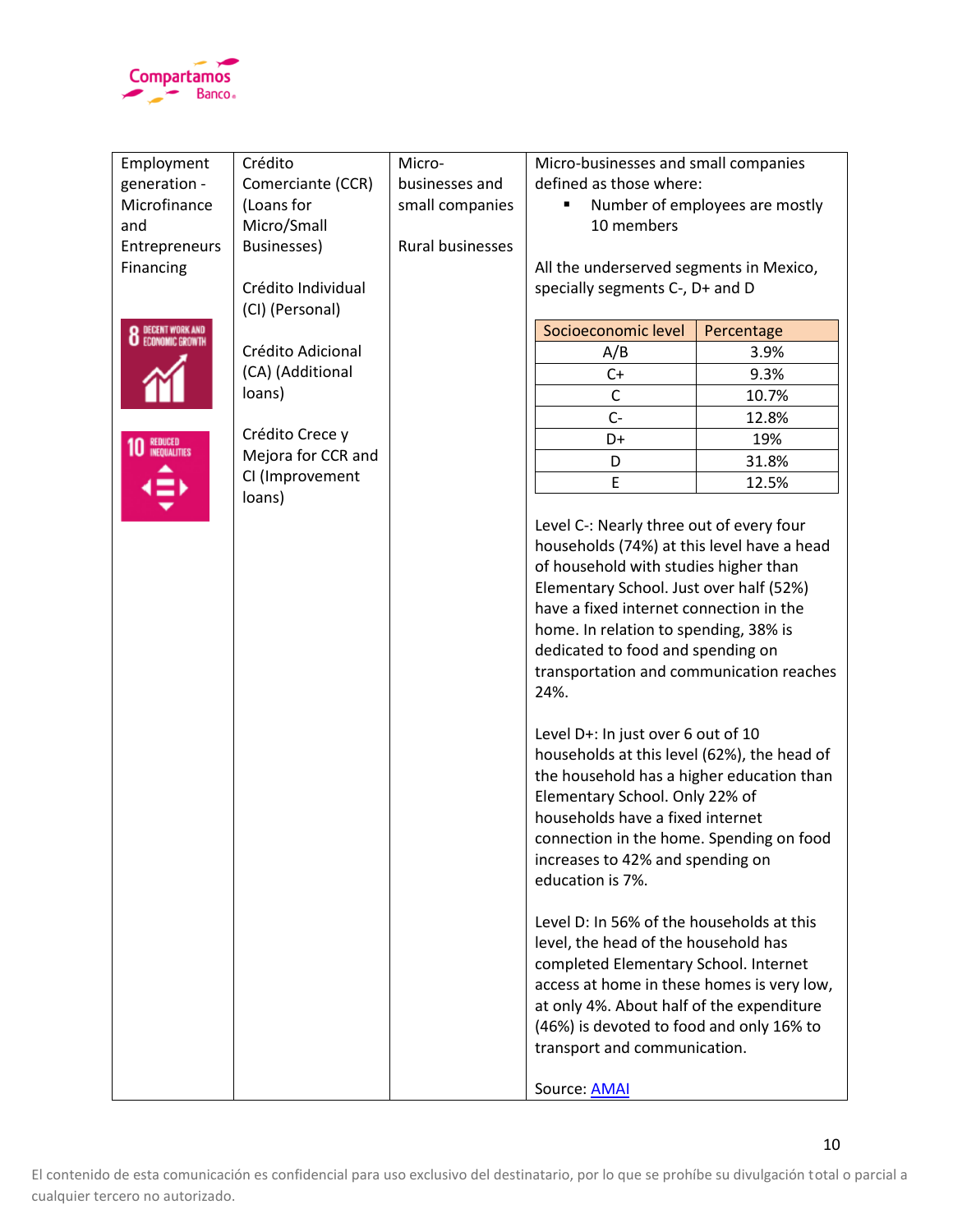

| Socioeconomic<br>advancement<br>and<br>empowerment<br>- Programs to<br>support<br>women-<br>owned<br>businesses<br>REDUCED<br>INEQUALITIES | Crédito Mujer (CM)<br>(Loans for Women)<br>Crédito Individual<br>(CI) (Personal<br>Loans)<br>Crédito Adicional<br>(CA) (Additional<br>loans)<br>Crédito Crece y<br>Mejora for CM and                                                                                                                                                                                 | Women<br>entrepreneurs<br>Women head of<br>household                                              | Female business owner requirements:<br>Between the ages of 18 and 98<br>years old<br>Being part of a minimum group of<br>٠<br>10 female entrepreneurs<br>Valid voting card, proof of current<br>٠<br>address, start or have your own<br>business<br>Number of employees cannot<br>٠<br>exceed 10 members<br>All the underserved segments in Mexico,<br>specially segments C-, D+ and D |
|--------------------------------------------------------------------------------------------------------------------------------------------|----------------------------------------------------------------------------------------------------------------------------------------------------------------------------------------------------------------------------------------------------------------------------------------------------------------------------------------------------------------------|---------------------------------------------------------------------------------------------------|----------------------------------------------------------------------------------------------------------------------------------------------------------------------------------------------------------------------------------------------------------------------------------------------------------------------------------------------------------------------------------------|
|                                                                                                                                            | CI (Improvement<br>loans)                                                                                                                                                                                                                                                                                                                                            |                                                                                                   |                                                                                                                                                                                                                                                                                                                                                                                        |
| Access to<br>essential<br>services-<br>financial<br>NO<br>Poverty<br>1                                                                     | Crédito Individual<br>(CI) (Personal)<br>Crédito<br>Comerciante (CCR)<br>(Loans for<br>Micro/Small<br><b>Businesses)</b><br>Crédito Crece y<br>Mejora for CM, CCR<br>and CI<br>(Improvement<br>loans)<br>Investments to<br>expand access to a<br>wide range of<br>micro insurance<br>products and<br>transactional<br>banking products<br>and services via<br>Yastas | Excluded and/or<br>marginalized<br>populations and<br>/or communities<br>Bottom of the<br>Pyramid | Underserved population, with little or no<br>credit history and accessing a financial<br>service for the first time<br>Women and men looking to start a<br>business, or have a current business and<br>seek to invest in it<br>All the underserved segments in Mexico,<br>specially segments C-, D+ and D                                                                              |

Banco Compartamos loans are productive (working capital loans) primarily for female entrepreneurs with limited or no credit history to finance business expansion. We expect a majority of the use of proceeds will be allocated towards such female focused loans. Our credit methodology ensures that customers have access to business opportunities. The impact of our operation spans beyond financials and the asset turnover because our clients can receive up to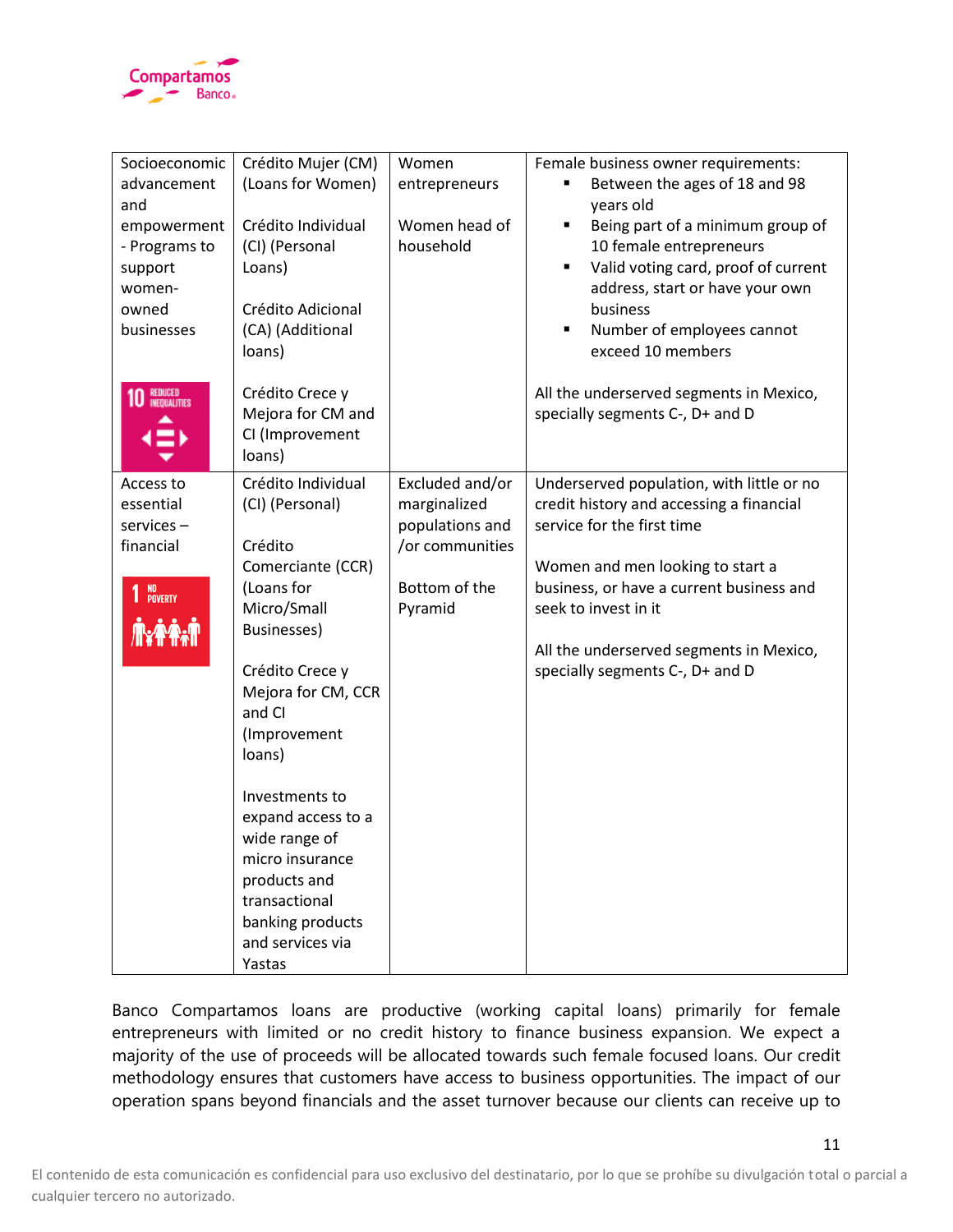

three credits in a 12-month period. Depending on the needs and personal situation of every client, one can decide to increase or decrease the amount of the loan. Clients can stabilize their income by utilizing our loans and as a result better plan future decisions.

Banco Compartamos has policies and methodologies in place to mitigate over indebtedness among vulnerable segments, such as no opening or administration fees, no early-repayment fees, free life insurance on second group loan, among others. In 2012 we developed our Client Protection Index (IPAC, for its Spanish Acronym) complying with the standards and practices of client protection of Smart Campaign. In 2018 we started an internal Client Protection Certification. These services are available for all clients of Banco Compartamos.

Our customers' financial track records (positive and negative) are reported to the national credit bureau of which Banco Compartamos is a major contributor in terms of number of borrowers reporting. We believe that the development of a credit history is one of the main benefits that our customers receive. Banco Compartamos is also a founding member of the Mexican microfinance association "Prodesarrollo", which plays an important role sharing best practices and increasing communication among industry participants to prevent over indebtedness.

Businesses and assets that are involved in the following will be ineligible as Use of Proceeds of a Banco Compartamos Social Bond issue:

- i. Nuclear power generation
- ii. Defense / controversial weapons
- iii. Alcohol
- iv. Gambling / adult
- v. Mining

See Appendix for further information on loan characteristics and insurance services provided.

## 4.2 Process for Evaluation and Selection

Our Executive Committee and the Directors Committee, are the two most senior operating and management bodies that define and supervise the strategy of Banco Compartamos and review, evaluate, and recommend to the board and management diverse actions and policies in alignment with our social vocation. These two committees will be in charge of evaluating and selecting eligible projects, as part of their normal tasks and duties.

## 4.3 Management of Proceeds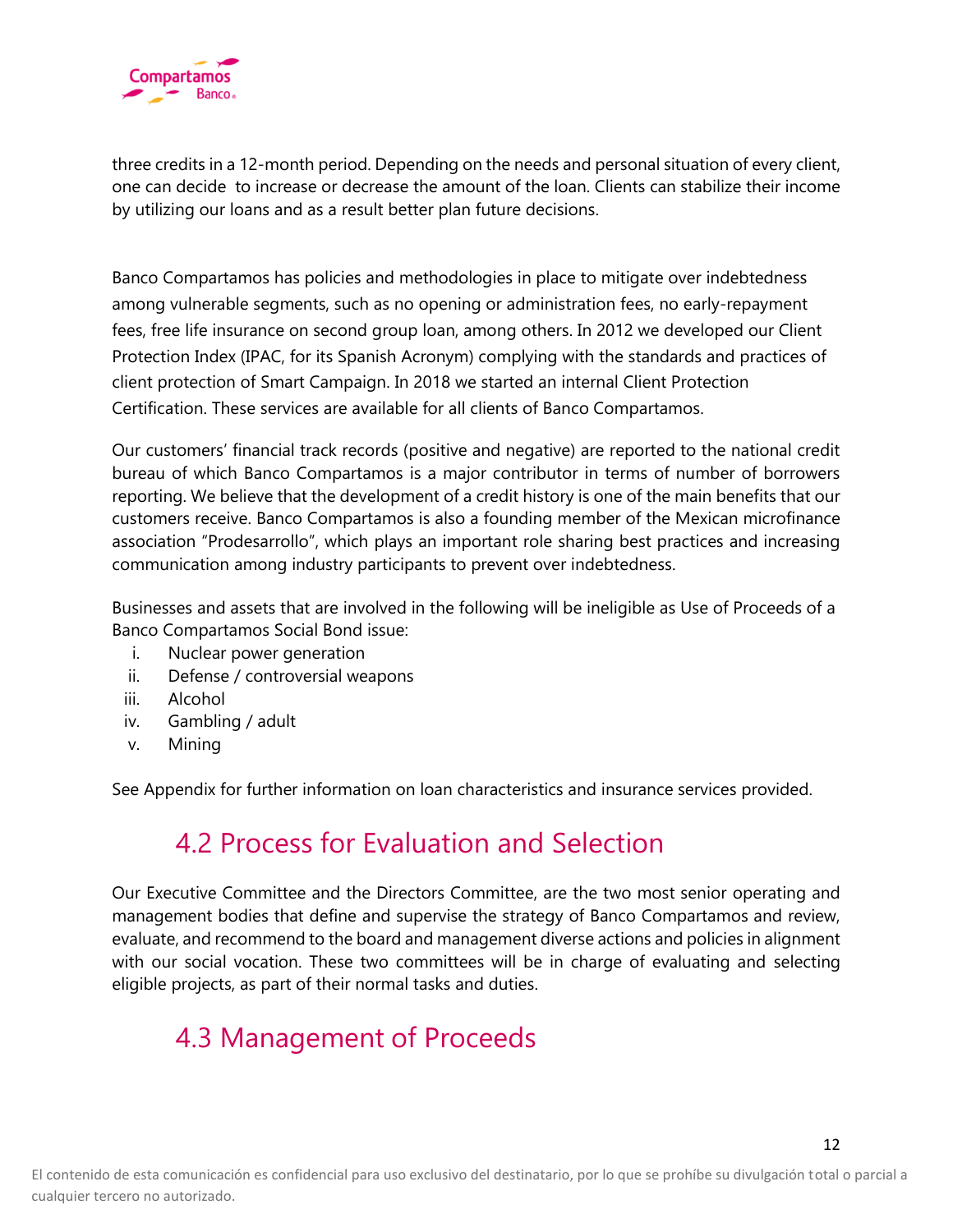

Banco Compartamos will manage the allocation of the net proceeds of their Social Bonds to Eligible Assets using a portfolio approach. An amount equivalent to the net proceeds of the Social Bonds will be allocated to an Eligible Assets, selected in accordance with the use of proceeds criteria and evaluation and selection process stated above. The Executive Committee and Finance Department will oversee the allocation process. Banco Compartamos will strive to achieve a level of allocation for the Eligible Assets that matches or exceeds the balance of net proceeds from its outstanding Social Bonds. Pending full allocation of an amount equal to the net proceeds, proceeds will be held in accordance with Banco Compartamos´ portfolio policies.

In the case of divestment or if an asset no longer meets the "Eligibility Criteria", the asset will be removed and replaced by other Eligible Projects as soon as possible. Payment of principal and interests will be made from our general account and not be linked to performance..

# 4.4 Reporting

Until all the proceeds have been allocated, and on a timely basis in case of material developments, Banco Compartamos will publish an Annual Social Bond Report on its website [], which will include:

Allocation Reporting:

- i. Amount of net proceeds allocated to each Eligible Category
- ii. Selection of brief asset descriptions
- iii. Outstanding amount of net proceeds yet to be allocated to assets at the end of the reporting period

| Expected Impact Metric Reporting, where feasible, may include: |  |
|----------------------------------------------------------------|--|
|                                                                |  |
|                                                                |  |

| <b>SBP Eligible Category</b> | <b>Example of Social Key Performance Indicators (KPIs)</b>                                                                                                                                                                                                                                                                                                                                              |
|------------------------------|---------------------------------------------------------------------------------------------------------------------------------------------------------------------------------------------------------------------------------------------------------------------------------------------------------------------------------------------------------------------------------------------------------|
| Access to essential services | Number of beneficiaries<br>$\bullet$<br>Number/volume of loans provided<br>$\bullet$<br>Number of life insurance policies provided<br>$\bullet$<br>Number of first-time loan recipients<br>$\bullet$<br>Customer retention rate<br>$\bullet$<br>Number of clients benefiting from financial capability<br>$\bullet$<br>building programs<br>Number of clients with access to digital tools<br>$\bullet$ |
| Employment generation        | Number of micro and small enterprise companies<br>$\bullet$<br>benefited<br>Amount disbursed/number of disbursements to micro<br>$\bullet$<br>and small enterprise companies                                                                                                                                                                                                                            |

El contenido de esta comunicación es confidencial para uso exclusivo del destinatario, por lo que se prohíbe su divulgación total o parcial a cualquier tercero no autorizado.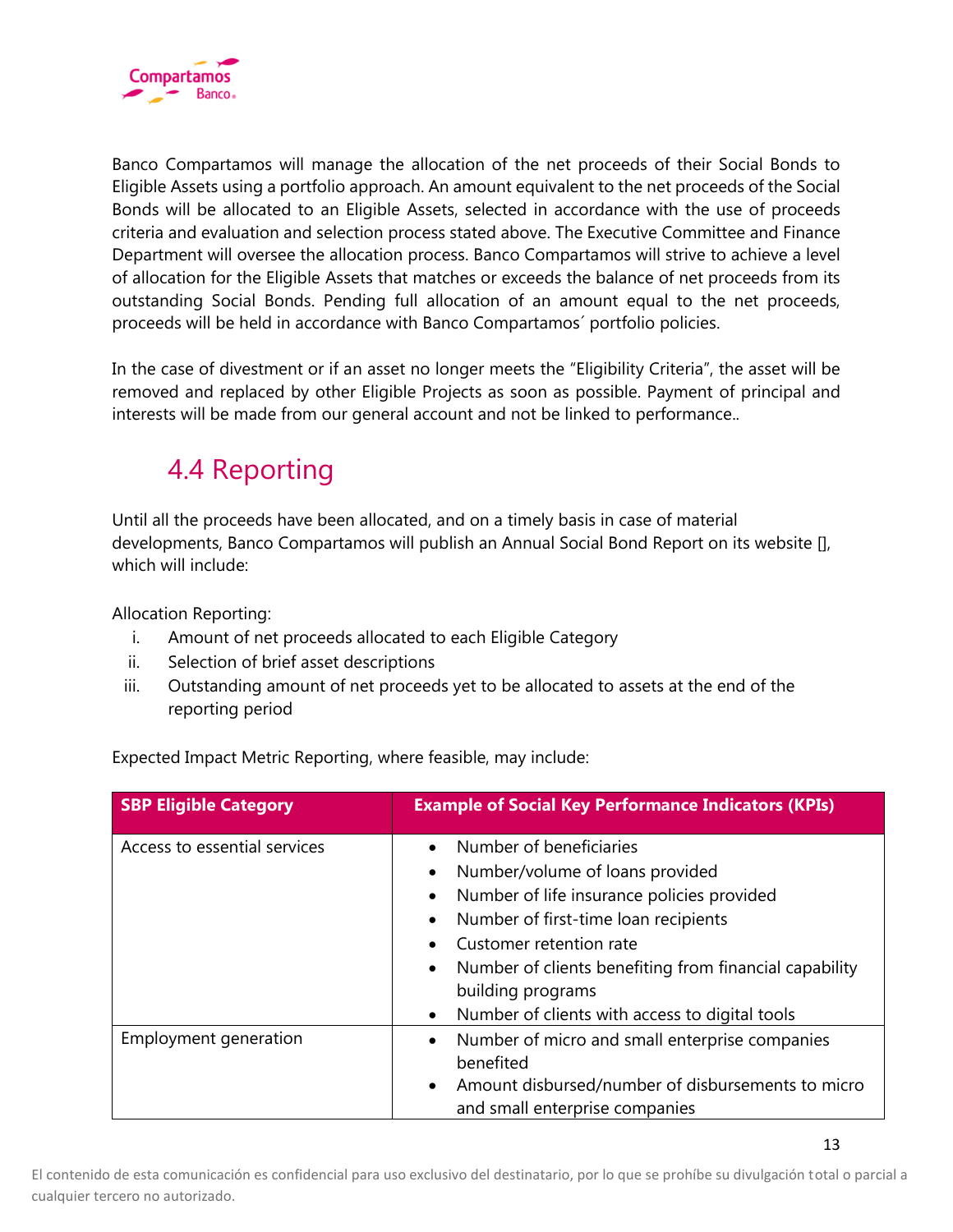

|                               | Number of rural business owners benefited<br>$\bullet$<br>Amount disbursed/number of disbursements to rural<br>business owners |
|-------------------------------|--------------------------------------------------------------------------------------------------------------------------------|
| Socioeconomic advancement and | • Number of women-owned business benefited                                                                                     |
| empowerment                   | Amount disbursed/number of disbursements to                                                                                    |
|                               | women-owned business                                                                                                           |

# **5. External Review**

# 5.1 Second Party Opinion

Banco Compartamos has retained Sustainalytics, an independent and reputable consultant with a proven environmental and social track record, to provide a Second Party Opinion (SPO) on the environmental benefits of Banco Compartamos' Social Bond Framework as well as the alignment to the SBP. The SPO is available on the SPO provider's website.

# 5.2 Compliance Review

Until all the proceeds have been allocated, Banco Compartamos will appoint Sustainalytics (or any other party appointed by Banco Compartamos as a successor for Sustainalytics) to conduct a compliance review on an annual basis to provide assurance that an amount equal to the net proceeds of the Social Bond has been allocated in compliance with all material respects of the eligibility criteria set forth in this Social Bond Framework.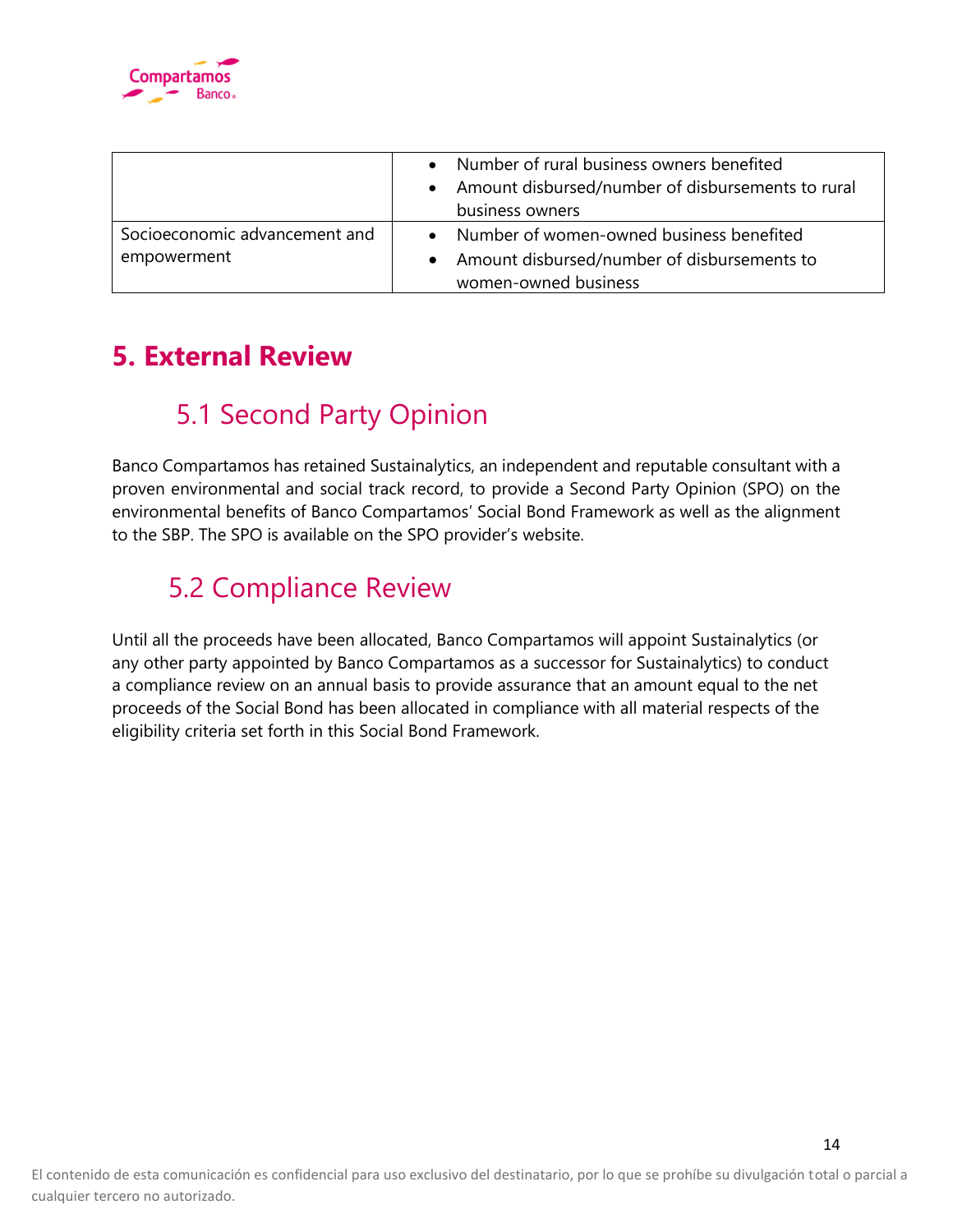

# **6. Appendix**

At Banco Compartamos we have two types of loan offerings, Group and Individual. Among our Group methodology we have two products: Credito Mujer (CM) and Credito Comerciante (CCR). On the other hand, our Individual methodology contemplates Credito Individual (CI).

As we report in our 2019 Anual Report form the total clients, 65% have Crédito Mujer, 30% represents Crédito Comerciante and 5% are Crédito Individual.

### **Portfolio participation**

- Crédito Mujer 57%
- Crédito Comerciante 20%
- Crédito Individual 23%

### **Crédito Mujer (CM) description**

Loan for women integrated into a group, who require short-term financing for working capital and/or investment in their business, who carry out legal economic activity through their own business or want to start one.

Loan destination:

- 1. Working capital: purchase of inventories, raw materials or merchandise
- 2. Fixed assets: purchase of machinery, tools, equipment or improvements on the premises

General Characteristics:

- Groups of 10 to 50 women, 10 people minimum per group
- Official ID
- Age 18-98 years old
- Group Guarantee
- Loan Size: 5,000 MXN to 70,000 MXN (USD 226 to USD 3,172)
- Average ticket: 8,013 MXN (USD 363)
- Term: 16 weeks

Client Profile (Crédito Mujer and Crédito Comerciante)

- Distribution by gender: 89% women, 11% men
- Age breakdown: 33% 23-35 years old; 39% 39-52 years old; and 17% above 54 years old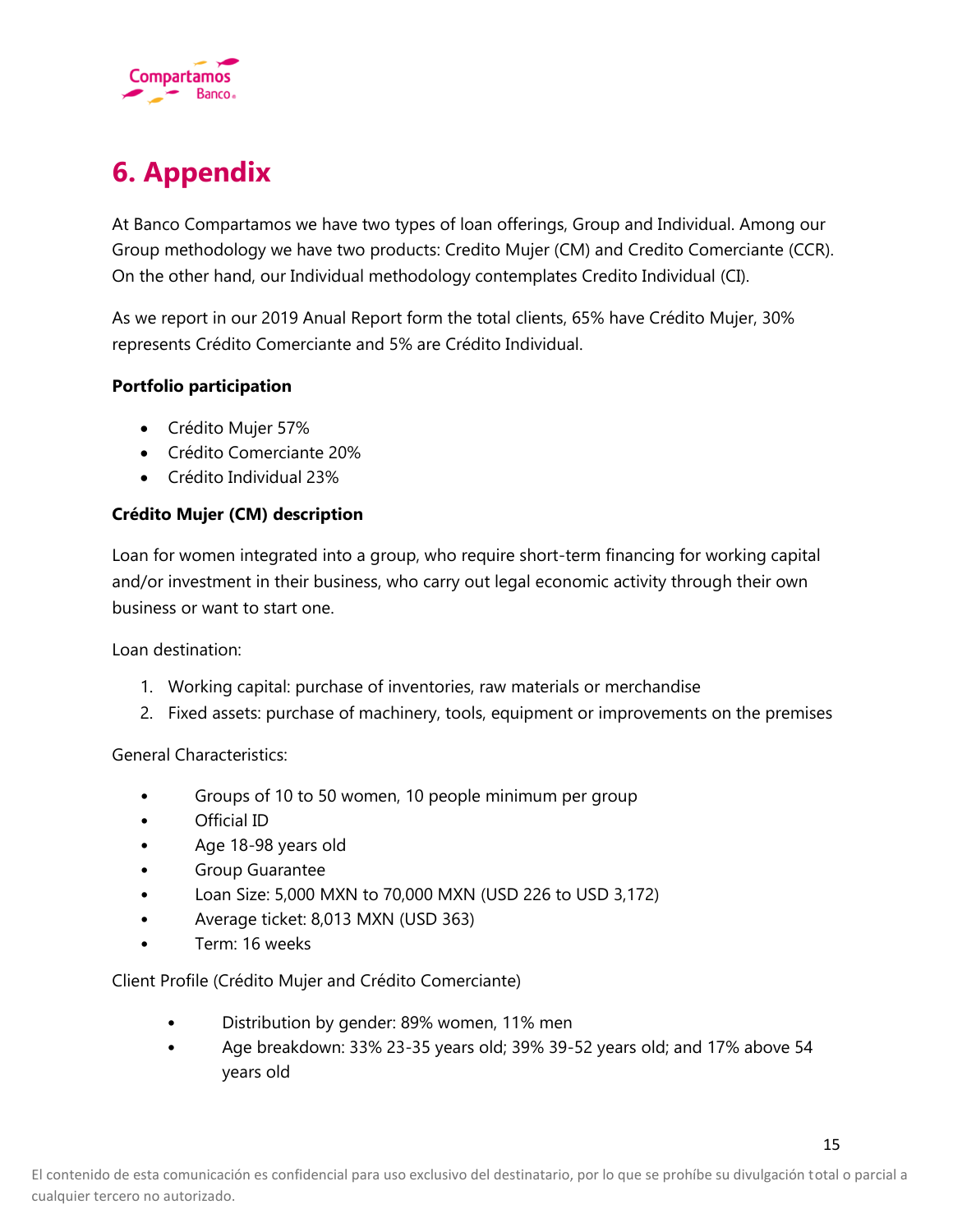

- Main commercial activities: 35% shoes and clothes sales, 13% food and 6% grocery stores
- Family: 17% one kid, 26% two kids; 23% three kids; 21% more than three kids
- Education level: 25% elementary school; 57% high school

### Crédito Mujer (CM)

- Average loan per client: 63% between Ps. 5,000 to 12,000 ( USD 226 to USD 542)
- Main states served: Veracruz, Estado de México and Puebla
- Income household (per month): Ps. 6,600 to Ps. 11,235 (USD 298 to USD 507)
- Family providers: 78% from two or more family members / Four people live in the same home

### Crédito Comerciante (CCR)

- 68% or our clients are women
- Average loan per client: 74% between Ps. 6,000 and Ps. 12,000 (USD 271 to USD 542)
- More client concentration: Estado de México, Veracruz and Ciudad de México

### **Crédito Comerciante (CCR) description**

Loan for women and men, integrated into a group, who require short-term financing for working capital or investment in their business, who carry out legal economic activity through their own business.

Loan destination:

- 1. Working capital: purchase of inventories, raw materials or merchandise
- 2. Fixed assets: purchase of machinery, tools, equipment or improvements on their business

### General Characteristics:

- Group loan for working capital purposes
- Groups of 5 to 20 members (men and women), 5 people minimum per group
- Group Guarantee
- Age 20-98 years old
- Loan Size: 6,000 MXN to 60,000 MXN (USD 271 USD 2,719)
- Average ticket: 6,572 MXN (USD 297)
- Term: 5 to 6 months

### **Crédito Individidual (CI) description**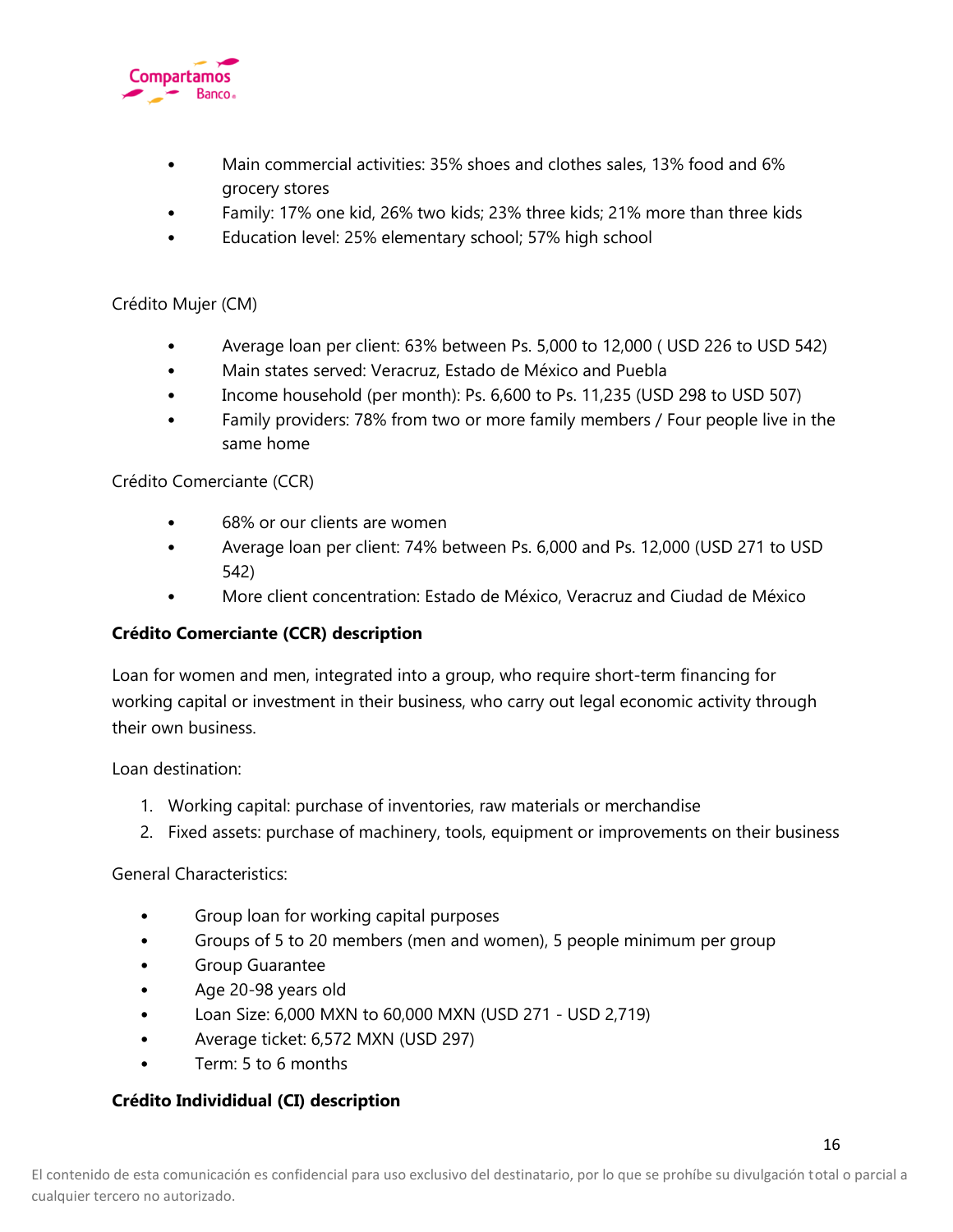

It is a non-revolving personal loan for women and men, whose purpose is to solve a need for working capital or purchase of fixed assets for their business.

• Loan destination

1. Working Capital: Purchase of inventories, raw material (among others) for its transformation or commercialization

2. Fixed Assets: Purchase of machinery, tools or equipment that is used for the manufacture and / or sale of the product or remodeling of the commercial premises

General Characteristics:

- Keep a commercial activity for a year
- Personal guarantee (only if applicable, according to risk level)
- 20-79 years old
- Loan Size: 20,000 MXN to 200,000 MXN (USD 1,000 USD 9,064)
- Average ticket: 23,463 MXN (USD1,063)
- Term: 6 to 24 months

### Client Profile

- 80% of the loans are allocated between Ps. 20,000 to Ps. 50,000. (USD 904 to USD 2,260)
- Mainly in urban areas (Ciudad de México, Chiapas and Estado de México)
- 90% have their commercial activities in a shop (rented or owned)
- Main commercial activities: grocery stores, food and textile sales
- Distribution by gender: 57% women, 43% men
- 60% are between 30 and 49 years old
- Education level: 23% elementary school and 56% high school

### **Our insurance products:**

**Compartamos Protección**: A volunteer insurance targeted to all our loan clients, specialized to cover expenses health problems such as cancer, heart attacks and other medical conditions.

**Seguro Básico**: A basic life insurance for those who open a credit with us, which protects with an insured sum in case of death.

**Seguro para tu envío:** Protects remittance payment theft.

**Seguro de robo**: Protects in the event of theft.